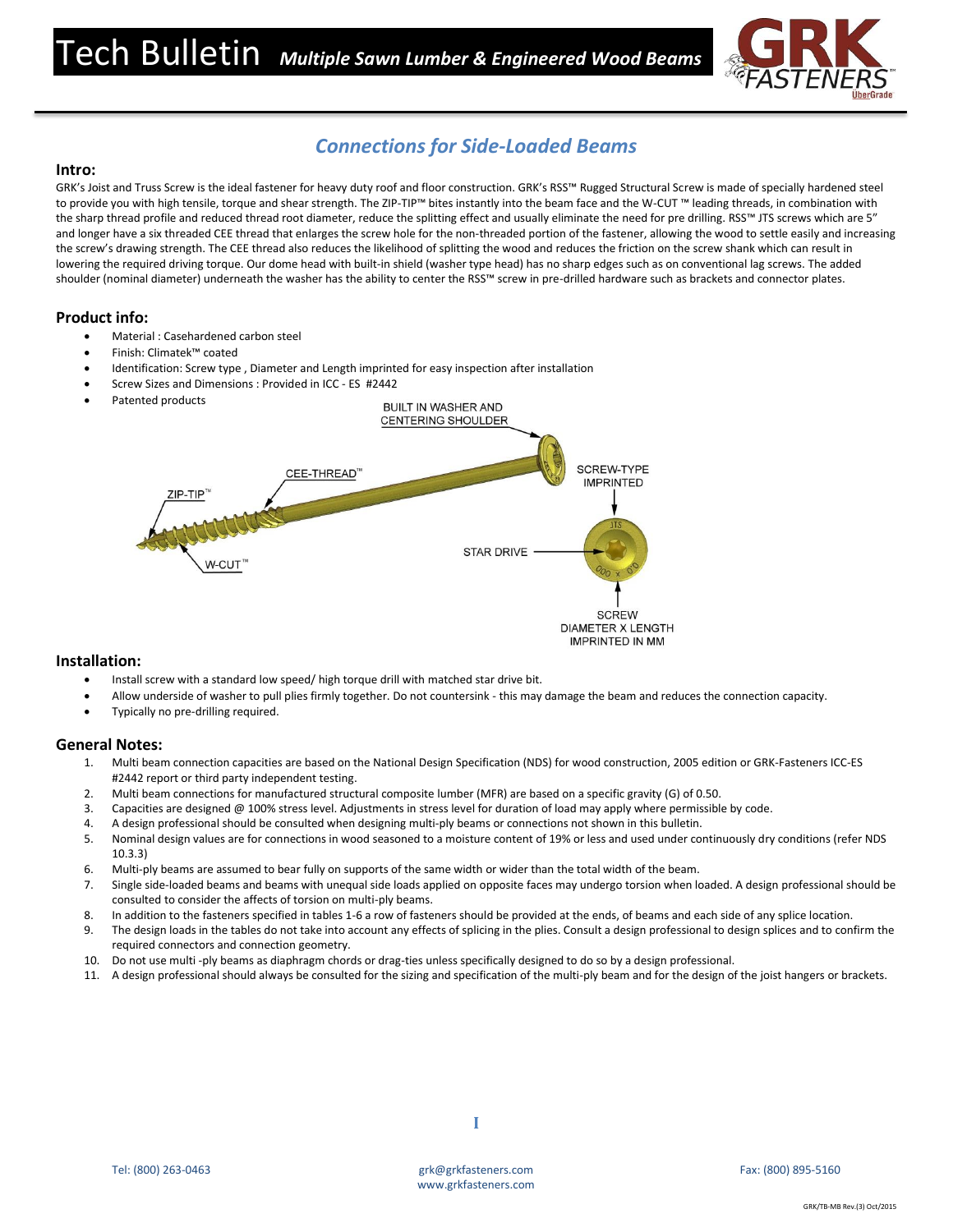

# **Minimum Spacing Geometry** - perpendicular to grain loading



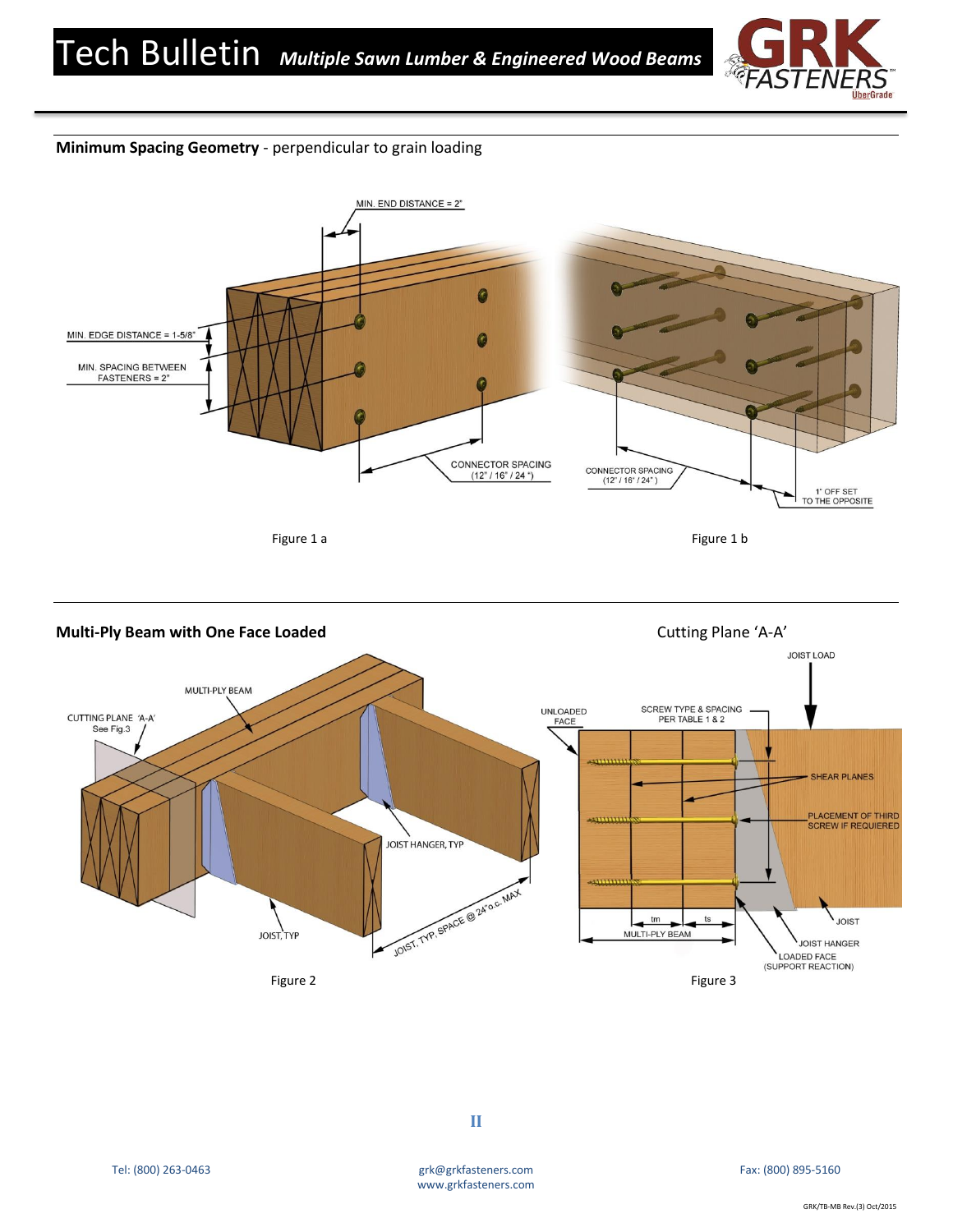



2. Fastener capacity is based on fastener spacing , not joist spacing

| Table 2 | Sawn Lumber with Varying Specific Gravity values |
|---------|--------------------------------------------------|
|         |                                                  |

| <b>RSS</b>                   | # of Screw<br>rows | Fastener             | Allowable Face Mounted Loads Per Foot (PLF) |                     |                   |                         |  |
|------------------------------|--------------------|----------------------|---------------------------------------------|---------------------|-------------------|-------------------------|--|
|                              |                    | Spacing<br>in inches | S.Pine<br>$G = 0.55$                        | D.Fir<br>$G = 0.50$ | SPF<br>$G = 0.42$ | Assembly<br>per Table 3 |  |
| $\frac{1}{4}x$<br>$2 - 3/4"$ | $\overline{2}$     | 24                   | 190                                         | 165                 | 127               |                         |  |
|                              | $\overline{2}$     | 16                   | 285                                         | 248                 | 191               |                         |  |
|                              | $\overline{2}$     | 12                   | 380                                         | 330                 | 254               |                         |  |
|                              | 3                  | 24                   | 285                                         | 248                 | 191               | G                       |  |
|                              | 3                  | 16                   | 428                                         | 372                 | 286               |                         |  |
|                              | 3                  | 12                   | 570                                         | 495                 | 381               |                         |  |
| $5/16 \times 4"$             | $\overline{2}$     | 24                   | 257                                         | 214                 | 210               |                         |  |
|                              | $\overline{2}$     | 16                   | 386                                         | 321                 | 315               |                         |  |
|                              | $\overline{2}$     | 12                   | 514                                         | 428                 | 420               | Н                       |  |
|                              | 3                  | 24                   | 386                                         | 321                 | 315               |                         |  |
|                              | $\overline{3}$     | 16                   | 578                                         | 482                 | 473               |                         |  |
|                              | 3                  | 12                   | 771                                         | 642                 | 630               |                         |  |
| $5/16 \times 6''$            | $\overline{2}$     | 24                   | 257                                         | 214                 | 210               |                         |  |
|                              | $\overline{2}$     | 16                   | 386                                         | 321                 | 315               |                         |  |
|                              | $\overline{2}$     | 12                   | 514                                         | 428                 | 420               | ı                       |  |
|                              | 3                  | 24                   | 386                                         | 321                 | 315               |                         |  |
|                              | 3                  | 16                   | 578                                         | 482                 | 473               |                         |  |
|                              | 3                  | 12                   | 771                                         | 642                 | 630               |                         |  |



2. Fastener capacity is based on fastener spacing , not joist spacing



Note: Load should be applied to the face w/the screw head

#### **ABBREVIATIONS:**

- D.Fir = Douglas Fir-Larch
- ES = each side

PLF

ts

- H. Fir JTS = Hem -Fir
	- = Joist and Truss Screw
- MFR = Manufactured structural composite lumber
	- = Pounds per linear foot
- RSS = Rugged Structural Screw
- SPF S.Pine = Spruce-Pine-Fir = Southern Pine
	- = Thickness of main member
- tm = Thickness of side member
- TYP = Typical
- o.c. = on center